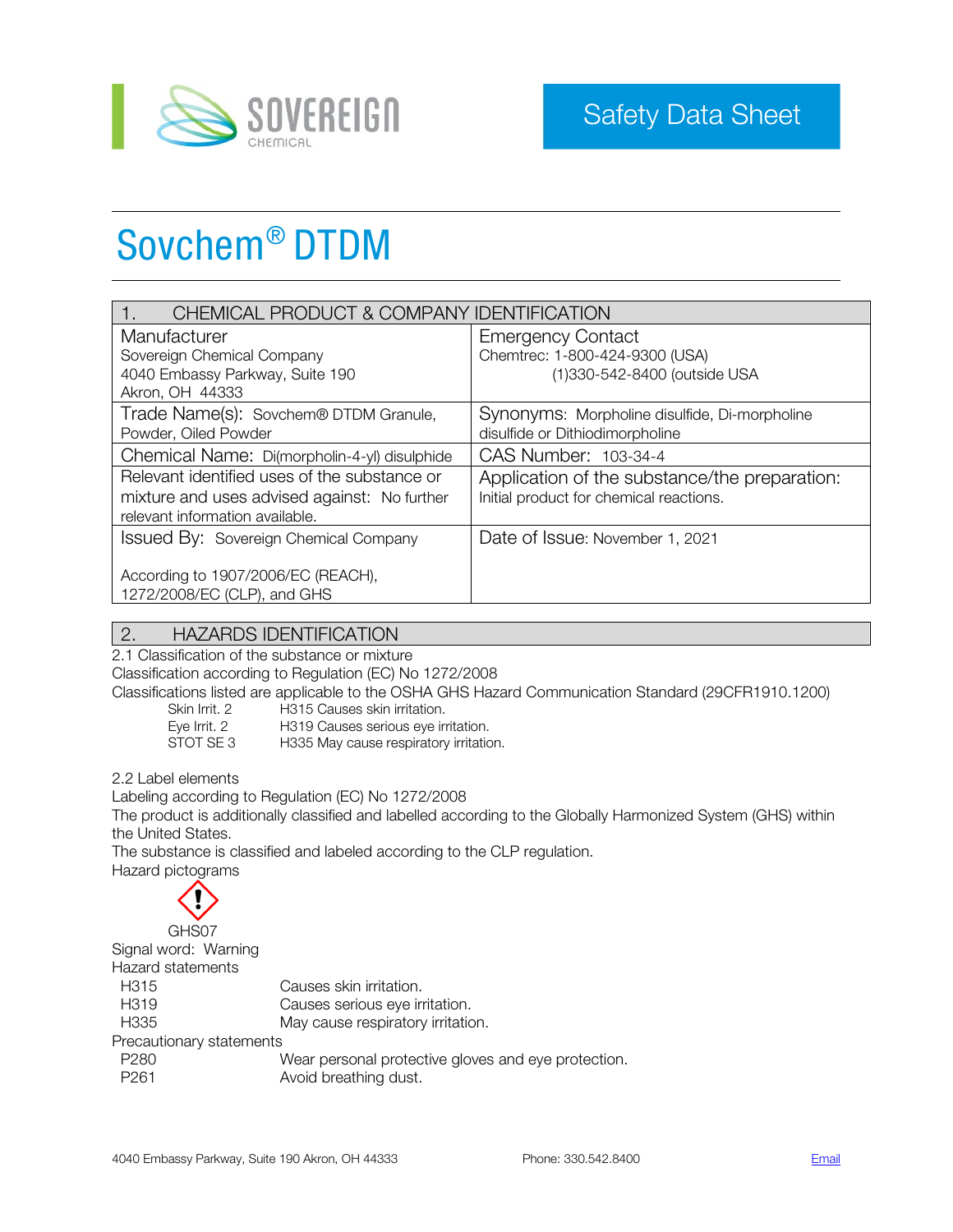

| P305+P351+P338           | IF IN EYES: Rinse cautiously with water for several minutes. Remove contact       |  |
|--------------------------|-----------------------------------------------------------------------------------|--|
|                          | lenses, if present and easy to do. Continue rinsing.                              |  |
| P304+P340                | IF INHALED: Remove victim to fresh air and keep at rest in a position comfortable |  |
|                          | for breathing.                                                                    |  |
| P332+P313                | If skin irritation occurs: Get medical advice/attention.                          |  |
| P337+P313                | If eye irritation persists: Get medical advice/attention.                         |  |
| P302+P352                | IF ON SKIN: Wash with plenty of soap and water.                                   |  |
| Hazard description       |                                                                                   |  |
|                          | Health $= 1$                                                                      |  |
|                          |                                                                                   |  |
| NFPA ratings (scale 0-4) | $Fire = 1$                                                                        |  |



HMIS ratings (scale 0-4)

HMIS Long Term Health Hazard Substances: Substance is not listed.

2.3 Other hazards Results of PBT and vPvB assessment PBT: Not applicable. vPvB: Not applicable.

#### 3. COMPOSITION/INFORMATION ON INGREDIENTS

3.1 Substances CAS No., Description: 103-34-4, Morpholine, 4,4'-dithiobis Identification number(s): EC number: 203-193-0

### 4. FIRST AID MEASURES

4.1 Description of first aid measures General information: No special measures required. After inhalation: Supply fresh air; consult doctor in case of complaints. After skin contact Immediately wash with water and soap and rinse thoroughly. If skin irritation continues, consult a doctor. After eye contact Remove contact lenses if worn. Rinse opened eye for several minutes under running water. If symptoms persist, consult a doctor. After swallowing Rinse out mouth and then drink plenty of water. Do not induce vomiting; call for medical help immediately. 4.2 Most important symptoms and effects, both acute and delayed Gastric or intestinal disorders **Coughing**  Breathing difficulty Hazards: No further relevant information available.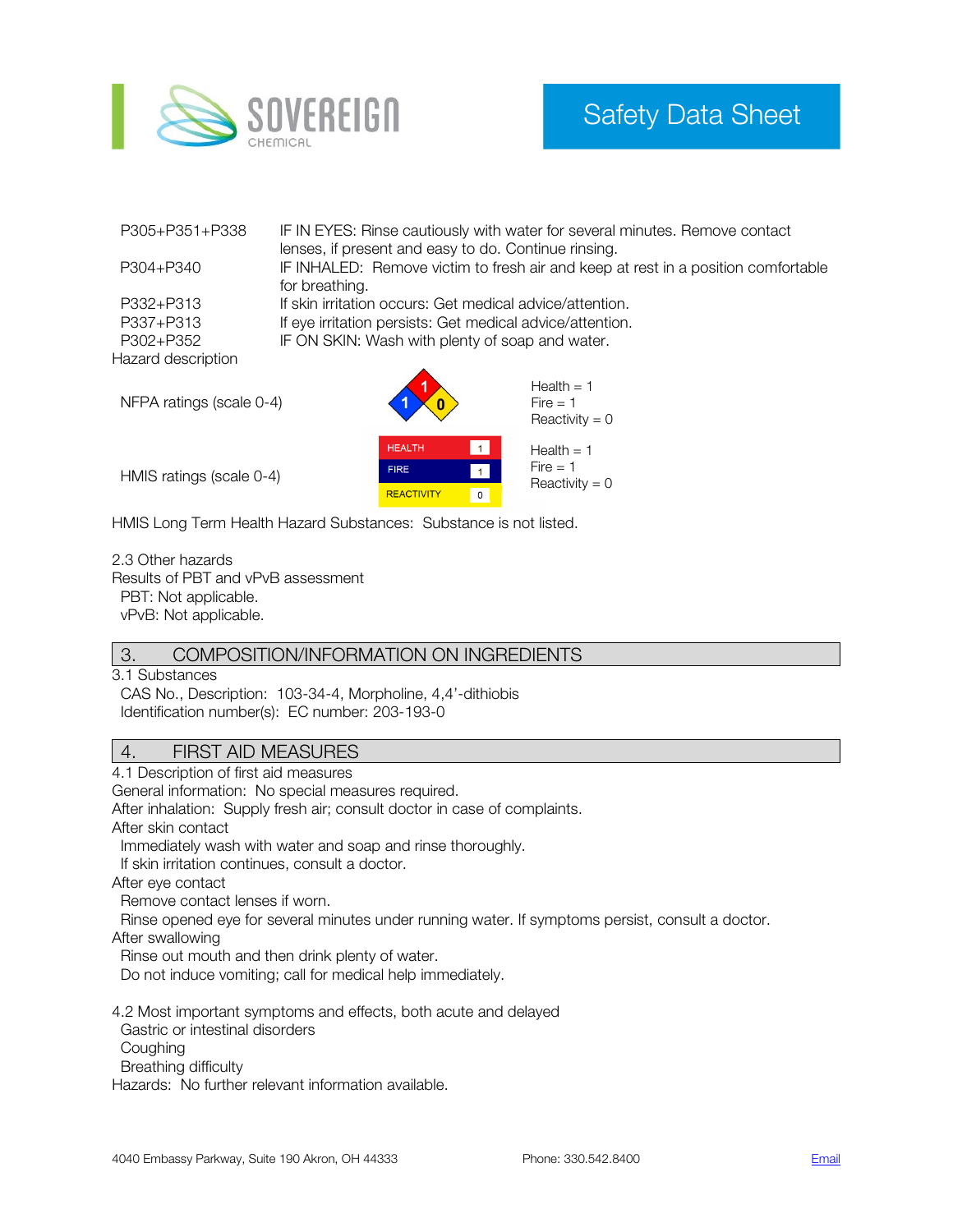

4.3 Indication of any immediate medical attention and special treatment needed Treat skin and mucous membrane with antihistamine and corticoid preparations. In cases of irritation to the lungs, initial treatment with cortical steroid inhalants.

# 5. FIRE FIGHTING MEASURES

5.1 Extinguishing media

Suitable extinguishing agents

 CO2 powder or water spray. Fight larger fires with water spray or alcohol resistant foam. For safety reasons, unsuitable extinguishing agents: None.

5.2 Special hazards arising from the substance or mixture: Formation of toxic gases is possible during heating or in case of fire.

5.3 Advice for firefighters

Protective equipment

Wear self-contained respiratory protective device.

Wear fully protective suit.

Additional information: Cool endangered receptacles with water spray.

### 6. ACCIDENTAL RELEASE MEASURES

6.1 Personal precautions, protective equipment and emergency procedures Wear protective equipment. Keep unprotected persons away. Ensure adequate ventilation

6.2 Environmental precautions: Do not allow to enter sewers/ surface or ground water.

6.3 Methods and material for containment and cleaning up: Pick up mechanically.

6.4 Reference to other sections

See Section 7 for information on safe handling.

See Section 8 for information on personal protection equipment.

See Section 13 for disposal information.

## 7. HANDLING AND STORAGE

7.1 Precautions for safe handling

Prevent formation of dust.

Any unavoidable deposit of dust must be regularly removed.

Information about fire and explosion protection: Dust can combine with air to form an explosive mixture.

7.2 Conditions for safe storage, including any incompatibilities

Storage

Requirements to be met by storerooms and receptacles

Store in a cool location.

Protect from humidity and water.

Avoid storage near extreme heat, ignition sources or open flame.

Information about storage in one common storage facility

Store away from foodstuffs.

Do not store together with oxidizing and acidic materials.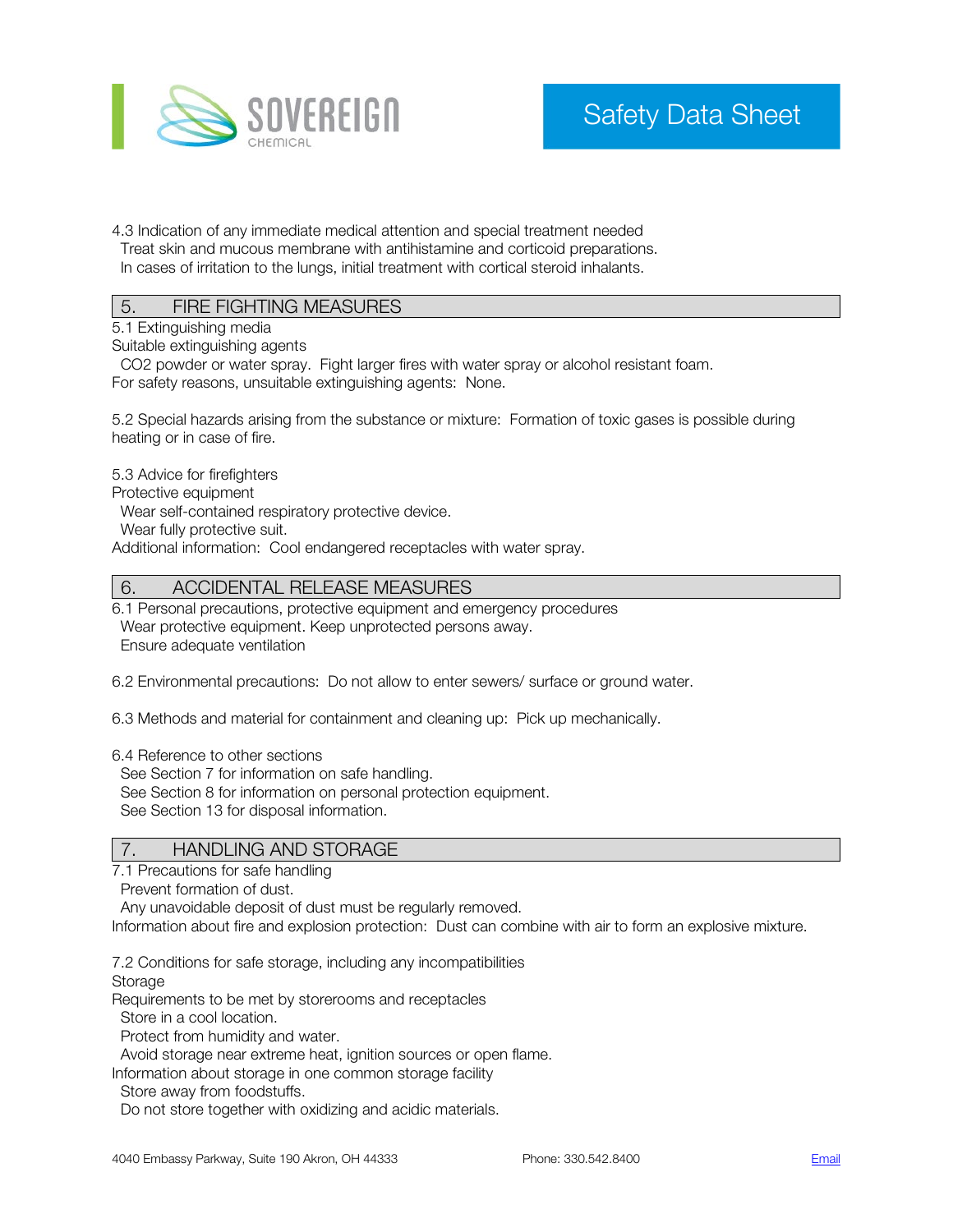

Further information about storage conditions: Store in cool, dry conditions in well-sealed receptacles.

7.3 Specific end use(s): No further relevant information available.

## 8. EXPOSURE CONTROLS - PERSONAL PROTECTION

Additional information about design of technical facilities: No further data; see Section 7.

8.1 Control parameters

Ingredients with limit values that require monitoring at the workplace: This product does not contain any relevant quantities of materials with critical values that have to be monitored at the workplace.

DNELs: No further relevant information available.

PNECs: No further relevant information available.

Additional information: The lists valid during the making were used as basis.

8.2 Exposure controls

Personal protective equipment

General protective and hygienic measures

The usual precautionary measures are to be adhered to when handling chemicals.

Keep away from foodstuffs, beverages and feed.

Immediately remove all soiled and contaminated clothing.

Wash hands before breaks and at the end of work.

Avoid contact with the eyes and skin.

Respiratory protection

For spills, respiratory protection may be advisable.

Use suitable respiratory protective device when high concentrations are present.

Use suitable respiratory protective device in case of insufficient ventilation.

Protection of hands



Protective gloves

 The glove material has to be impermeable and resistant to the product/ the substance/ the preparation. Due to missing tests, no recommendation to the glove material can be given for the product/ the preparation/ the chemical mixture.

 Selection of the glove material on consideration of the penetration times, rates of diffusion and the degradation.

Material of gloves

Neoprene gloves

Nitrile rubber, NBR

 The selection of the suitable gloves does not only depend on the material, but also on further marks of quality and varies from manufacturer to manufacturer.

Penetration time of glove material

 The exact break through time has to be found out by the manufacturer of the protective gloves and has to be observed.

Eye protection



Safety glasses

Body protection: Protective work clothing

Limitation and supervision of exposure into the environment: No further relevant information available.

Risk management measures

See Section 7 for additional information.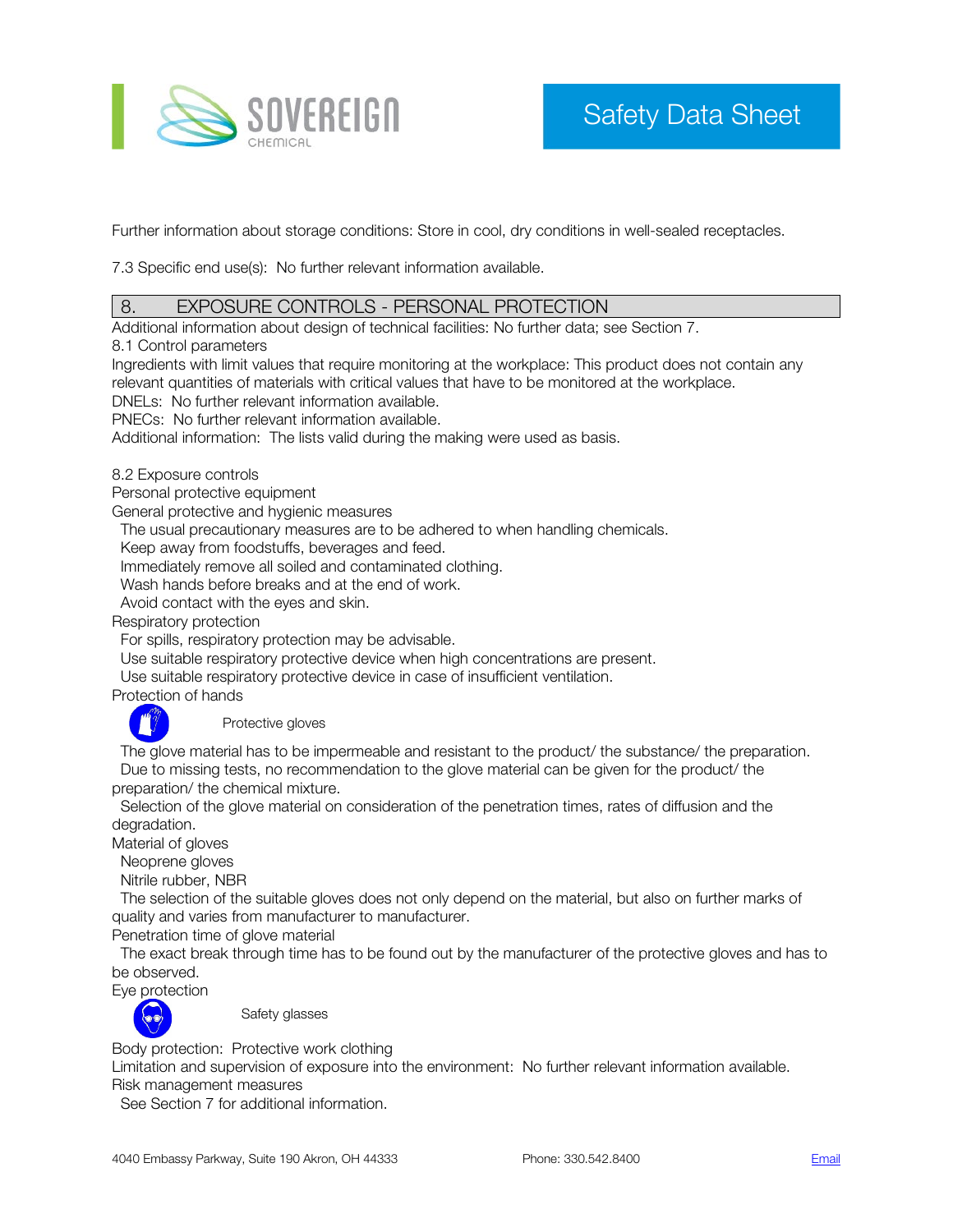

No further relevant information available.

| PHYSICAL AND CHEMICAL PROPERTIES<br>9.                    |                                                          |  |  |
|-----------------------------------------------------------|----------------------------------------------------------|--|--|
| 9.1 Information on basic physical and chemical properties |                                                          |  |  |
| General Information                                       | Change in Condition                                      |  |  |
| Melting Point/Melting Range: Undetermined.<br>Appearance  |                                                          |  |  |
| Form: Granulate.                                          | Boiling Point/Boiling Range: Undetermined.               |  |  |
| Color: White.                                             |                                                          |  |  |
| Odor: Characteristic.                                     | Octanol/Water Partition Coefficient: Not determined.     |  |  |
| Odor threshold: Not determined.                           | pH Value: Not applicable.                                |  |  |
| Vapor pressure: Not applicable.                           | Flash point: Not applicable.                             |  |  |
| Density at 20 °C: 1.38 g/cm <sup>3</sup>                  | Flammability (solid, gaseous): Product is not flammable. |  |  |
| Relative density: Not determined.                         | Ignition temperature: Not determined.                    |  |  |
| Vapor density: Not applicable.                            | Decomposition temperature: Not determined.               |  |  |
| Evaporation rate: Not applicable.                         | Self-igniting: Not determined.                           |  |  |
| Solubility in / Miscibility with water: Soluble.          | Danger of explosion: Product does not present an         |  |  |
|                                                           | explosion hazard.                                        |  |  |
| Viscosity                                                 | <b>Explosion limits</b>                                  |  |  |
| Dynamic: Not applicable.                                  | Lower: Not determined.                                   |  |  |
| Kinematic: Not applicable.                                | Upper: Not determined.                                   |  |  |
| Organic solvents: Not determined.                         | Solids content: Not determined.                          |  |  |

9.2 Other information: No further relevant information available.

## 10. STABILITY AND REACTIVITY

10.1 Reactivity

10.2 Chemical stability

Thermal decomposition/conditions to be avoided: No decomposition if used and stored according to specifications.

10.3 Possibility of hazardous reactions

 Reacts with strong oxidizing agents. Reacts with strong acids. Toxic fumes may be released if heated above the decomposition point. Reacts with peroxides and other radical forming substances. Danger of polymerization.

10.4 Conditions to avoid: No further relevant information available.

10.5 Incompatible materials: Contact with acids liberates toxic gases.

10.6 Hazardous decomposition products Carbon monoxide and carbon dioxide Sulfur oxides (SO) Nitrogen oxides Danger of forming toxic pyrolysis products.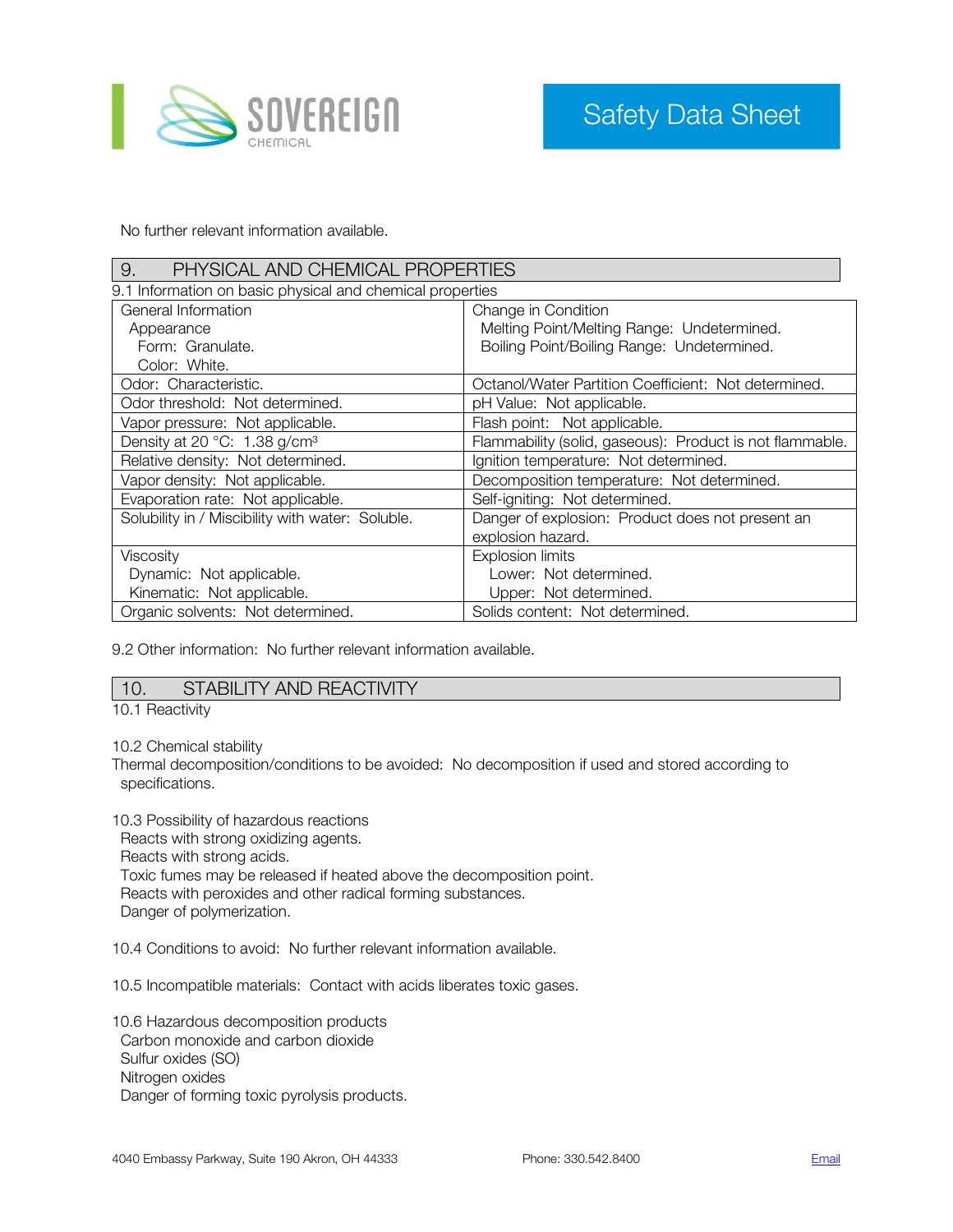

# 11. TOXICOLOGICAL INFORMATION

11.1 Information on toxicological effects

Acute toxicity

Primary irritant effect

On the skin: Irritant to skin and mucous membranes.

On the eye: Irritating effect.

Sensitization: Sensitization possible through skin contact.

Subacute to chronic toxicity: Toxic and/or corrosive effects may be delayed up to 24 hours.

Repeated dose toxicity: Repeated exposures may result in skin and/or respiratory sensitivity.

### 12. ECOLOGICAL INFORMATION

12.1 Toxicity

Aquatic toxicity: No further relevant information available.

12.2 Persistence and degradability: No further relevant information available.

12.3 Bio-accumulative potential: No further relevant information available.

12.4 Mobility in soil: No further relevant information available.

Additional ecological information

General notes

This statement was deduced from products with a similar structure or composition.

Avoid transfer into the environment.

 Due to available data on eliminability/decomposition and bioaccumulation potential a prolonged term damage of the environment is unlikely.

Water hazard class 1 (German Regulation) (Self-assessment): slightly hazardous for water

 Do not allow undiluted product or large quantities of it to reach ground water, water course or sewage system.

12.5 Results of PBT and vPvB assessment

PBT: Not applicable.

vPvB: Not applicable.

12.6 Other adverse effects: No further relevant information available.

#### 13. DISPOSAL CONSIDERATIONS

13.1 Waste treatment methods

Recommendation

 Must not be disposed together with household garbage. Do not allow product to reach sewage system. Can be burned with household garbage after consulting with the waste disposal facility operator and the

pertinent authorities and adhering to the necessary technical regulations.

Un-cleaned packaging

Recommendation: Disposal must be made according to official regulations.

Recommended cleansing agents: Water, if necessary together with cleansing agents.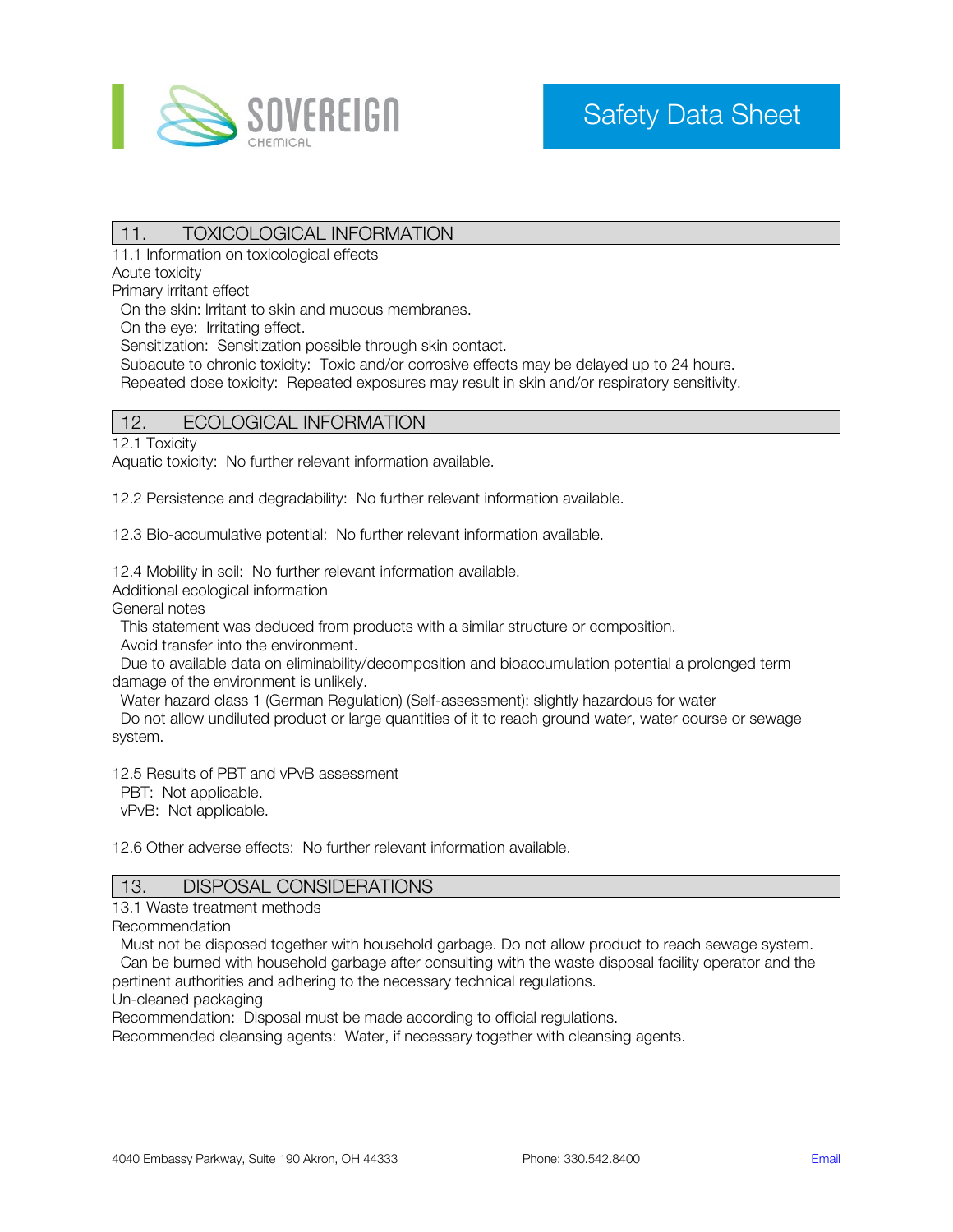

| <b>TRANSPORTATION INFORMATION</b><br>14.                                                                 |                 |  |
|----------------------------------------------------------------------------------------------------------|-----------------|--|
| 14.1 UN-Number<br>DOT, ADR, ADN, IMDG, IATA                                                              | Not regulated.  |  |
| 14.2 UN proper shipping name<br>DOT, ADR, ADN, IMDG, IATA                                                | Not regulated.  |  |
| 14.3 Transport hazard class(es)<br>DOT, ADR, ADN, IMDG, IATA Class                                       | Not regulated.  |  |
| 14.4 Packing group<br>DOT, ADR, IMDG, IATA                                                               | Not regulated.  |  |
| 14.5 Environmental hazards<br>Marine pollutant                                                           | No.             |  |
| 14.6 Special precautions for user                                                                        | Not applicable. |  |
| 14.7 Transport in bulk according to Annex II of<br>MARPOL73/78 and the IBC Code<br>UN "Model Regulation" | Not applicable. |  |

Note: This product is not specifically regulated as a dangerous good under the DOT, IATA or IMO regulations. However, if you are preparing the product for a transport chain which includes air or vessel transport after a segment of transport regulated under the ADR then both sets of regulations (IATA/IMO) offer you the option of calling it an "environmentally hazardous substance". This eliminates the need to repackage, remark or relabel a package. The IATA and IMO special provisions that allow you to do this are A97 under IATA and special provision 909 under IMDG code

## 15. REGULATORY INFORMATION

15.1 Safety, health and environmental regulations/legislation specific for the substance or mixture

| United States (USA)                                              |                          |
|------------------------------------------------------------------|--------------------------|
| SARA Section 355 (extremely hazardous substances)                | Substance is not listed. |
| SARA Section 313 (Specific toxic chemical listings)              | Substance is not listed. |
| <b>TSCA (Toxic Substances Control Act)</b>                       | Substance is listed.     |
| Proposition 65 (California)                                      |                          |
| Chemicals known to cause cancer                                  | Substance is not listed. |
| Chemicals known to cause reproductive toxicity for females       | Substance is not listed. |
| Chemicals known to cause reproductive toxicity for males         | Substance is not listed. |
| Chemicals known to cause developmental toxicity                  | Substance is not listed. |
| Carcinogenic Categories                                          |                          |
| EPA (Environmental Protection Agency)                            | Substance is not listed. |
| IARC (International Agency for Research on Cancer)               | Substance is not listed. |
| TLV (Threshold Limit Value established by ACGIH)                 | Substance is not listed. |
| NIOSH-Ca (National Institute for Occupational Safety and Health) | Substance is not listed. |
| OSHA-Ca (Occupational Safety & Health Administration)            | Substance is not listed. |
| Canada                                                           |                          |